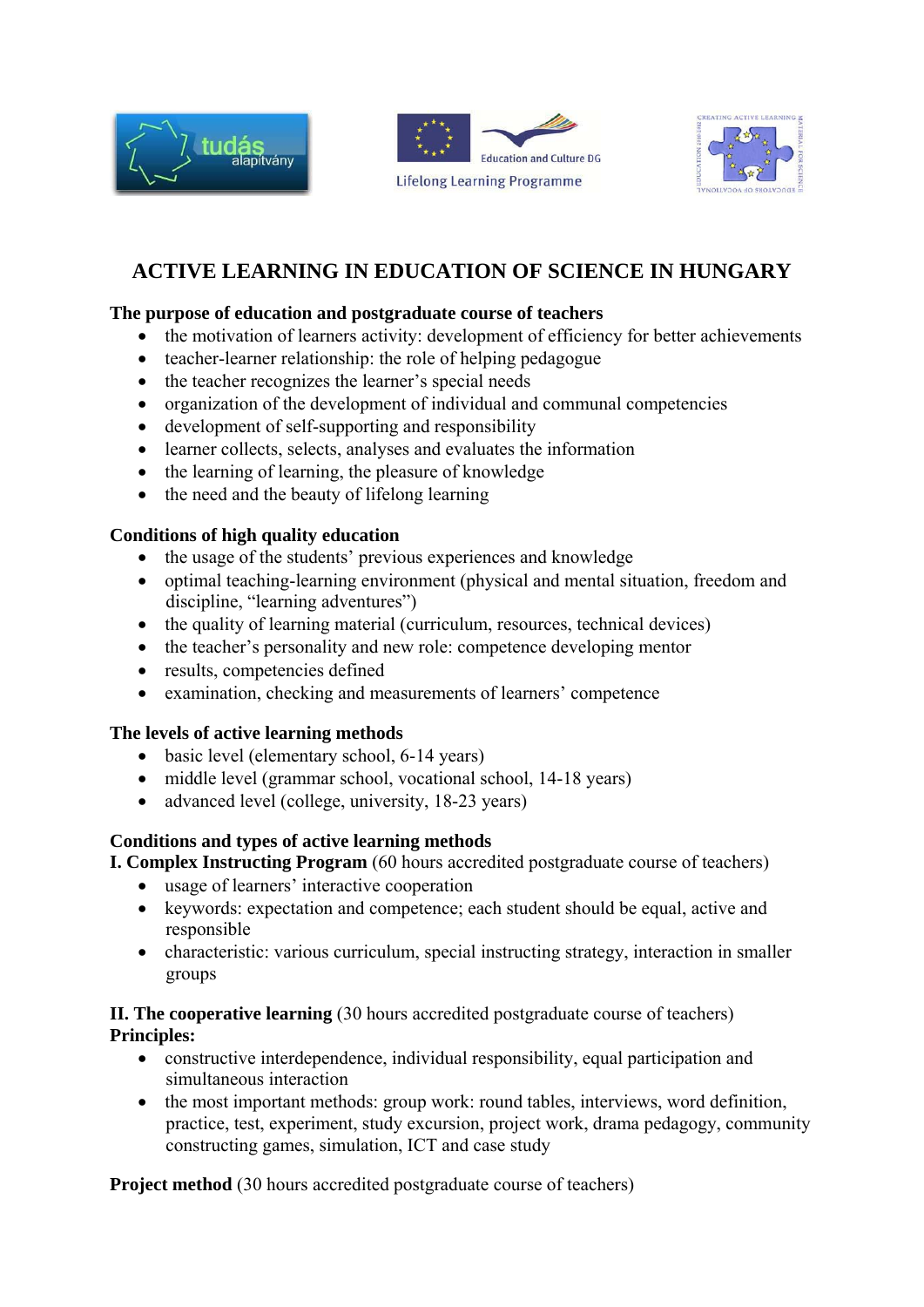# **Features:**

- the "student in the focus" the problem-oriented model
- the main resources of knowledge: experience, experiment, taking apart, assembling, presentation; learning by doing, ICT
- the unity of the world taken apart into pieces: linking knowledge, multidisciplinary
- the whole personality takes part in the cognition, creativity and a reproduction in learning
- the teacher is a supporting partner, moderator, mentor

# **Project types**

- multidisciplinary
- interdisciplinary
- subjects

## **Work forms**

- individual
- ability specific self work
- group

## **Documents of the project**

- project description
- the full text of the tasks
- requirements of documentation
- criteria of the evaluation

**Drama**: learning through dramatic action (120 hours accredited postgraduate course of teachers)

**Game**: competition played according to rules

## **Simulation**: cognition by modeling

## **Case study**: presentation of the phenomenon based on an example

#### **Links**

http://www.szakma.hu/ http://www.opkm.hu/ http://pszk.nyme.hu/attachments/198\_kooperativ\_tanulas.pdf http://www.ofi.hu/ http://www.atomcsill.elte.hu/program/ http://edutech.elte.hu/ http://www.sulinet.hu/ http://www.educatio.hu/ http://www.kando-kkt.sulinet.hu/public/erdekes/naprend/index.htm http://celebrate.digitalbrain.com/celebrate/community/celebrate/resources/Hungary/hungary\_ webpages/Hungarian%20-%20Language.db\_psc?verb=view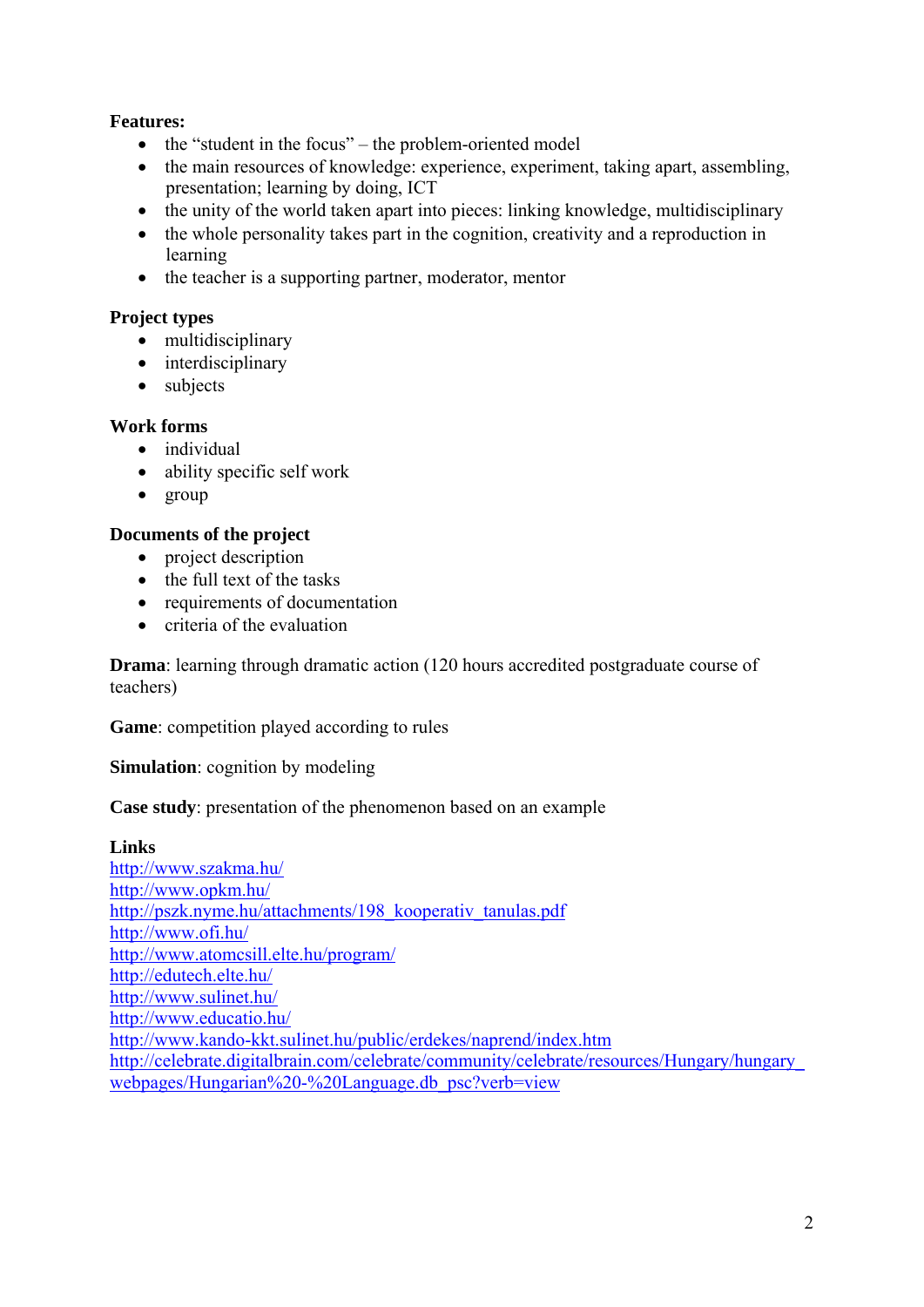# **ACTIVE LEARNING BY MAKING RESEARCHES**

### **Name of the Company:** 11. class

#### **Name of the used active learning method**

Active learning by making researches

#### **Description of the method**

Topic: yeast and mildew, life conditions of microbes

Group work, brainstorming, questions and answers, microscope, observation, conclusion, presentation

#### **Application steps (How do you apply this method in a science course)**

• the learners gather the life conditions of microbes: brainstorming

• the learners make groups based on the life conditions of microbes: oxygen, temperature, pH value

• each group writes questions on cards about the life conditions of microbes and also writes the answers on the other side of the card

- the groups ask each other their questions and also answer them
- the teacher helps to highlight the key questions

• experiment, observation: the groups adjust their microscopes and observe, examine the nascent microbes

• the learners write down the necessary life conditions of the examined multiplying microbes

• teacher and self evaluation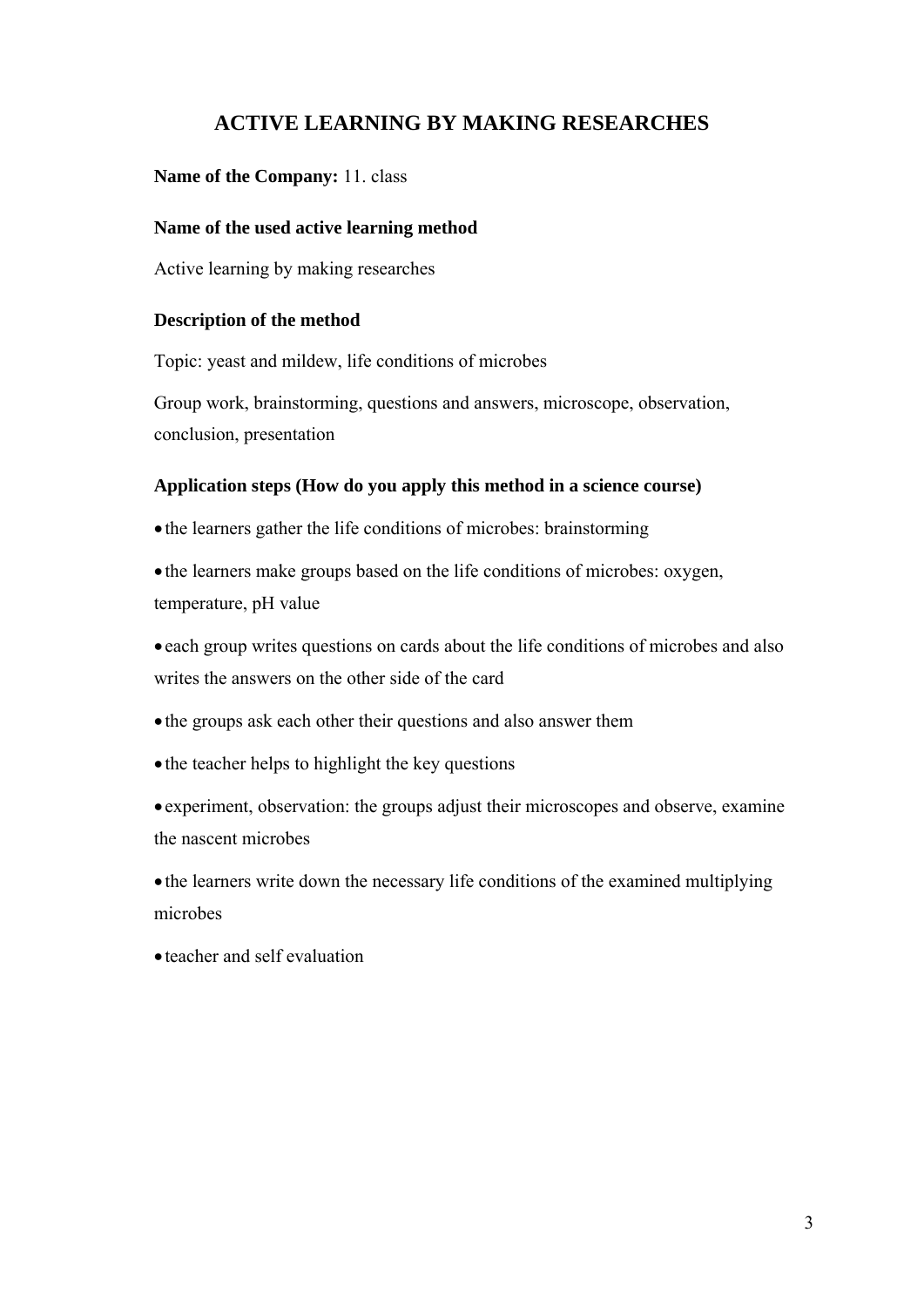# **ACTIVE LEARNING OUT OF THE CLASSROOM**

**Name of the Company:** grammar school, 12. class (18 students)

### **Name of the used active learning method**

Active learning out of the classroom

## **Description of the method**

Study trip to the nuclear power station of Paks

Group work, note making, photo taking, interview making, summary, PPT making

## **Application steps (How do you apply this method in a science course)**

- visitor center: history of the settlement and local traditions
- attendance to the presentations, individual note making: the theory, evolution and the operating principles of the nuclear power plant
- interview with the presenters
- observation of the background radiation
- experiment: playful energy production with a home bicycle: the amount of energy that is sufficient to work a bit and light

## **The visit**

- the works area: 33 m high;
- protection equipment: helmet, ear-plug
- block commander
- fusion reactor area
- turbine hall

#### **Exercises**

- group work: giving the tasks, individual and group work
- written report (author: 3x6 learners)
- taking photos for illustration (3 learners)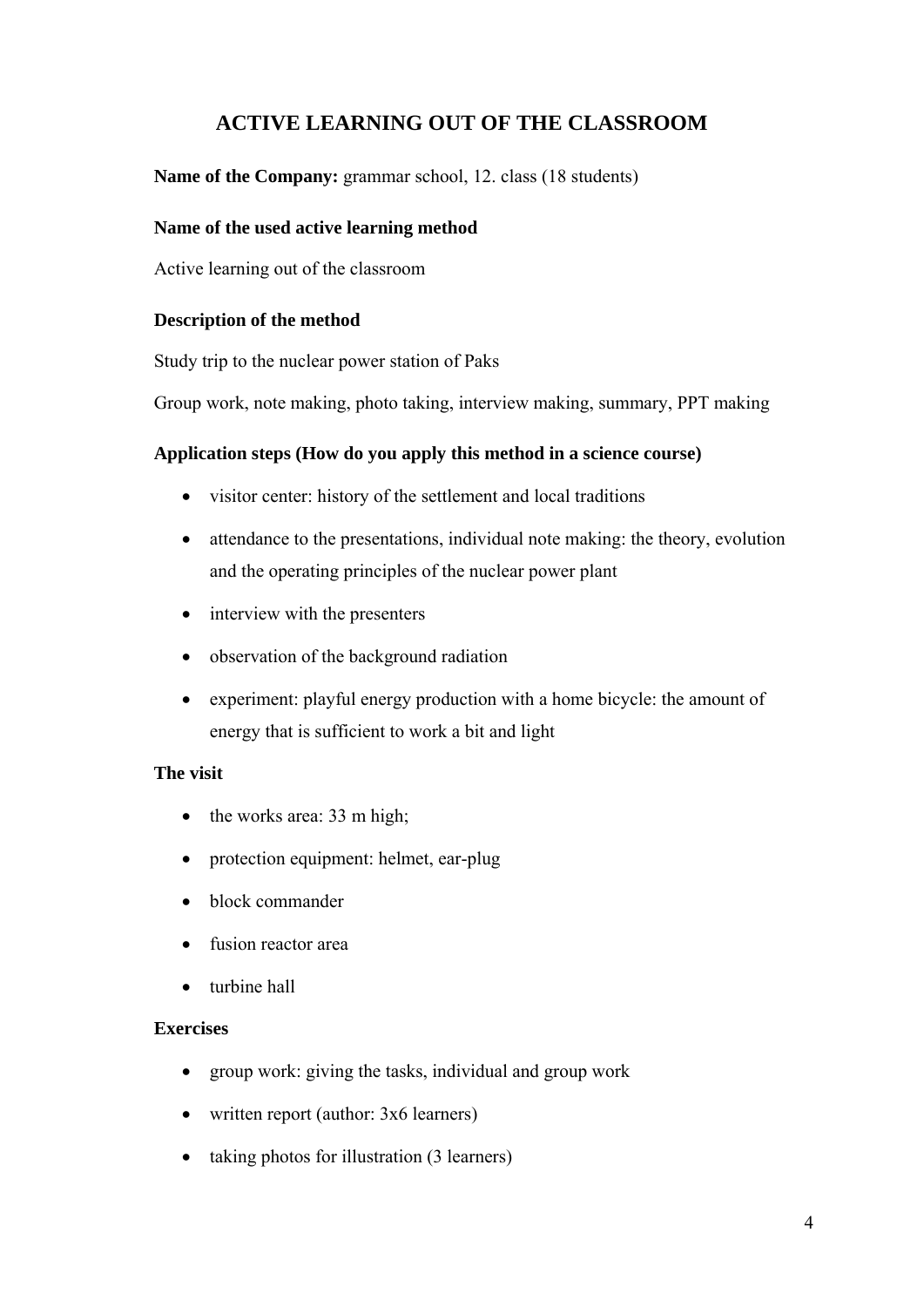- individual note making (18 learners)
- summary, PPT making in 3 groups (author:3x6 learners)
- evaluation, discussion

**Link**: www.npp.hu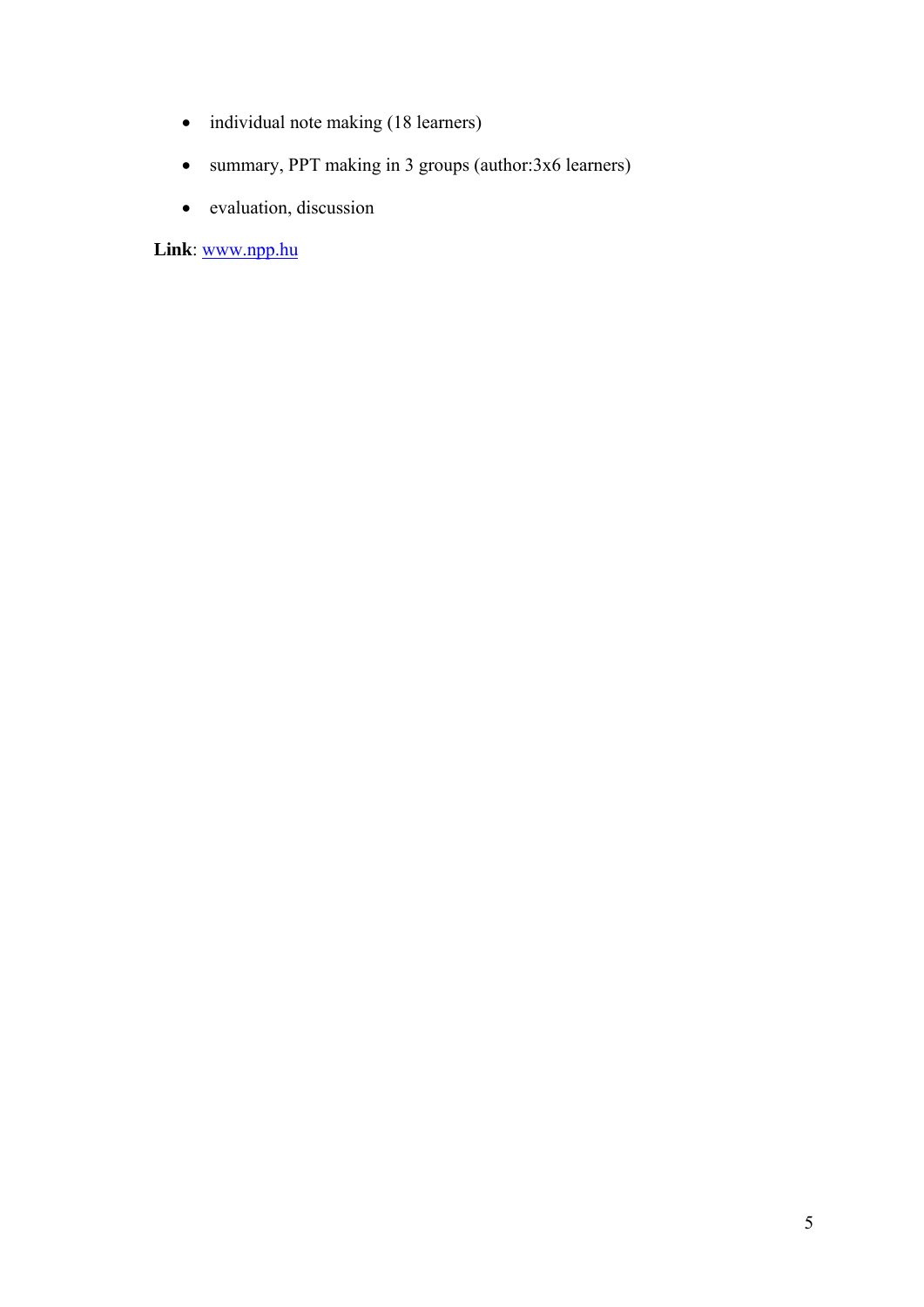# **INTERNET RALLY: DEVELOPMENT OF THE ICT COMPETENCE**

## **Name of the Company:** grammar school, 12. class

#### **Name of the used active learning method**

Internet rally: development of the ICT competence

Individual knowledge gathering, pair work, group work

#### **Description of the method**

- motivation for learning
- sense of achievement

• aim of the method: practice of the selective and close reading, controlled information gathering in a topic

- partition of relevant and irrelevant
- develops the individual critical and orienting skills
- teaches with the individual assemblage of the curriculum

**Task**: presentation (PPT) making

Subject: physics

Topic: Sun

Appliances: computer, internet, projector

#### **Application steps (How do you apply this method in a science course)**

- Introduction
- •Energy production of the Sun
- •The atmosphere of the Sun
- •Sunspots
- Sun activities
- •Protuberancy
- Sun eruption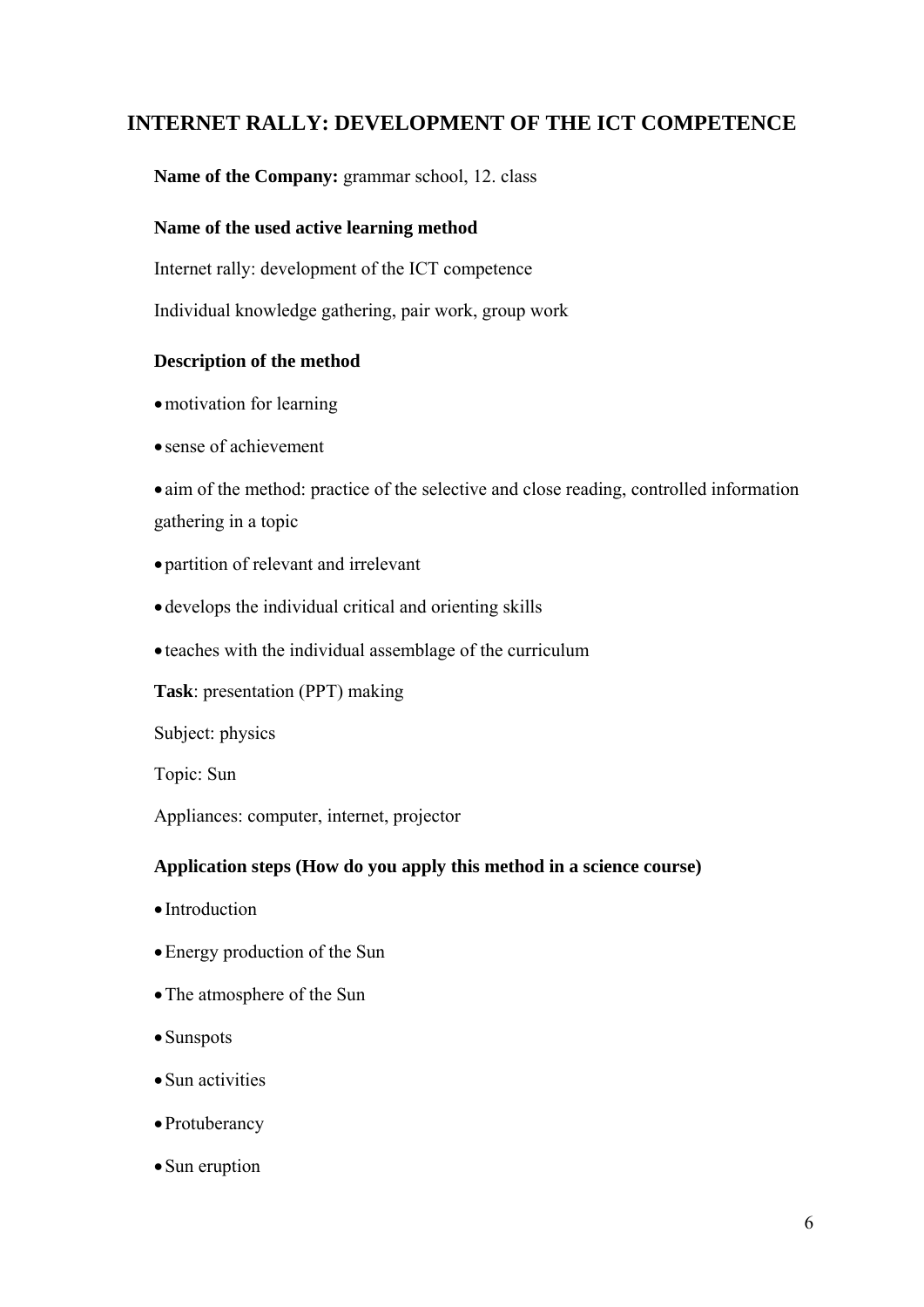- •Solar Wind Source
- •Lifetime of the Sun
- •Links
- •Presentation making (PPT)
- •Presentation in the lesson
- •Comparison of the solutions in pairs and groups
- •Evaluation, discussion